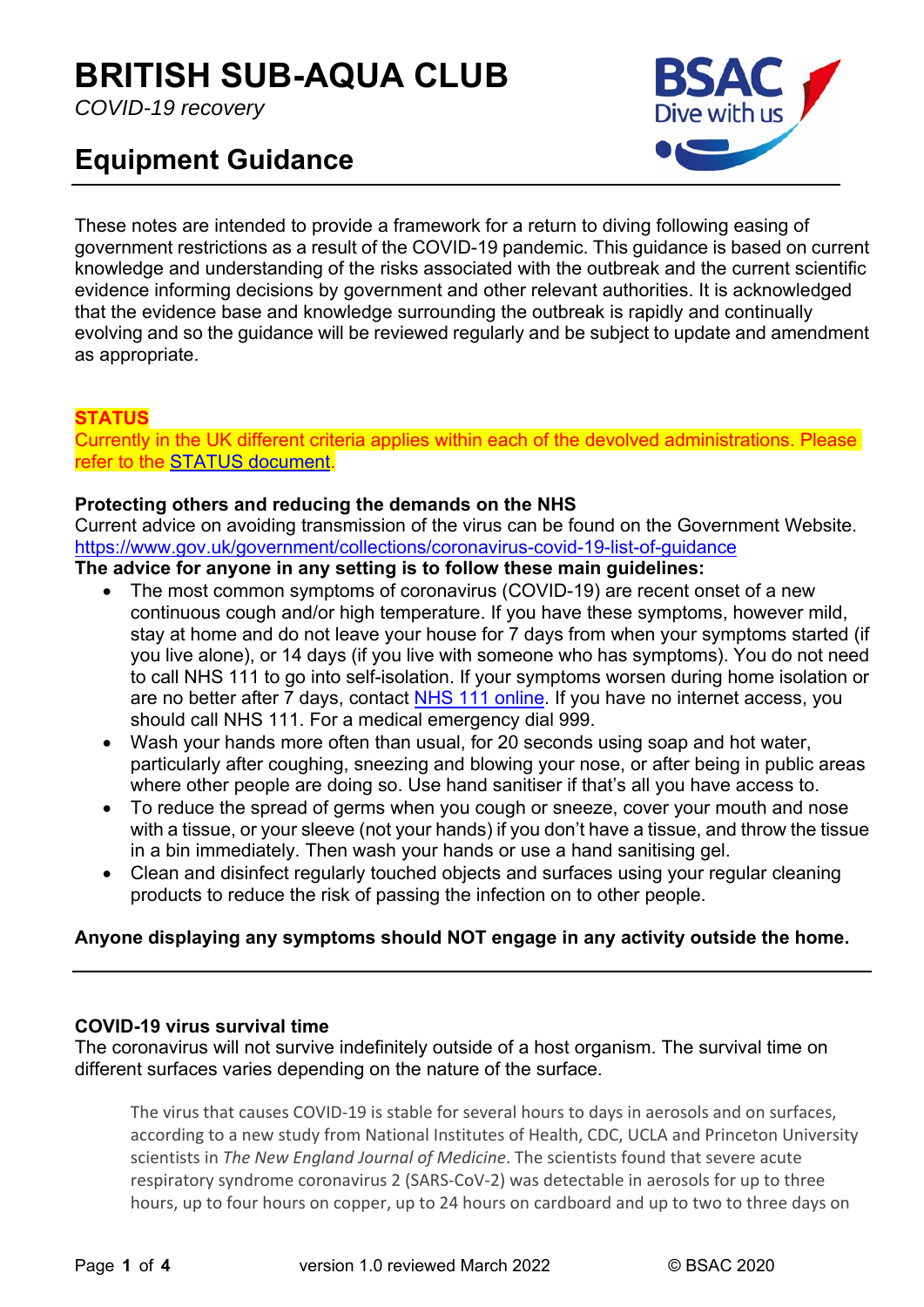plastic and stainless steel. The results provide key information about the stability of SARS‐CoV‐2, which causes COVID-19 disease, and suggests that people may acquire the virus through the air and after touching contaminated objects.

https://www.nih.gov/news-events/news-releases/new-coronavirus-stable-hours-surfaces

The use of heat, disinfectant and other cleaning agents can be effective in reducing contamination.

#### **Equipment maintenance**

Equipment should be maintained and serviced in line with the manufacturer's recommendations and relevant local testing procedures for cylinders.

#### **Equipment cleaning and care**

Equipment should be cleaned and cared for in line with the manufacturer's recommendations. The use of inappropriate cleaning agents or procedures may lead to injury to the diver or damage to the equipment. During this period increased risks from COVID-19 additional precautions may be considered to include any personal equipment that is intended for use by another diver in an emergency (AS and BC mouthpieces) can additionally be soaked in a suitable disinfectant solution for 10 minutes. Appropriate chemical solutions recommended for use in rebreathers would be suitable but must ensure it is diluted as directed. Examples include Chemgene, Trigene/Distel etc. If owners are concerned this might impact on the equipment they should contact the manufacturer for advice. Where a recommended cleaning agent is used it is important to rinse thoroughly and agitate vigorously with fresh water.

#### **Personal equipment**

Divers who own their own equipment should ensure it is maintained in line with the manufacturers' recommendations and is cleaned and stored to minimise any risk of contamination. Prior to handling equipment they should take routine measures as advised to reduce the spread of infection by washing their hands thoroughly with soap and warm water or where washing is not possible use a suitable alcohol based hand sanitiser and avoid touching your face. During this period increased risks from COVID-19 additional precautions may be considered to include any personal equipment that is intended for use by another diver in an emergency (AS and BC mouthpieces) can additionally be soaked in a suitable disinfectant solution for 10 minutes. Any equipment soaked in disinfectant solution should be thoroughly rinsed in fresh water before further use and allowed to air dry thoroughly before storage. If owners are concerned this might impact on the equipment they should contact the manufacturer for advice. The owner should avoid touching any mouthpiece that is intended to be used by another diver in an emergency.

#### **Club equipment**

All club equipment accessible to more than one member at any time should be carefully controlled. It should be allocated to just one member for the duration of a training session. During this period of increased risks from COVID-19 additional precautions may be considered to include Regulator and BC mouthpieces, and other equipment that has been subject to direct inhalation and/or exhalation during use, should be soaked in a suitable disinfectant solution for 10 minutes. Any equipment soaked in disinfectant solution should be thoroughly rinsed in fresh water before further use and allowed to air dry before storage. If owners are concerned this might impact on the equipment they should contact the manufacturer for advice.

If possible for students under training or divers on a dive trip each should be allocated equipment for their sole use during each training session or for the duration of the trip.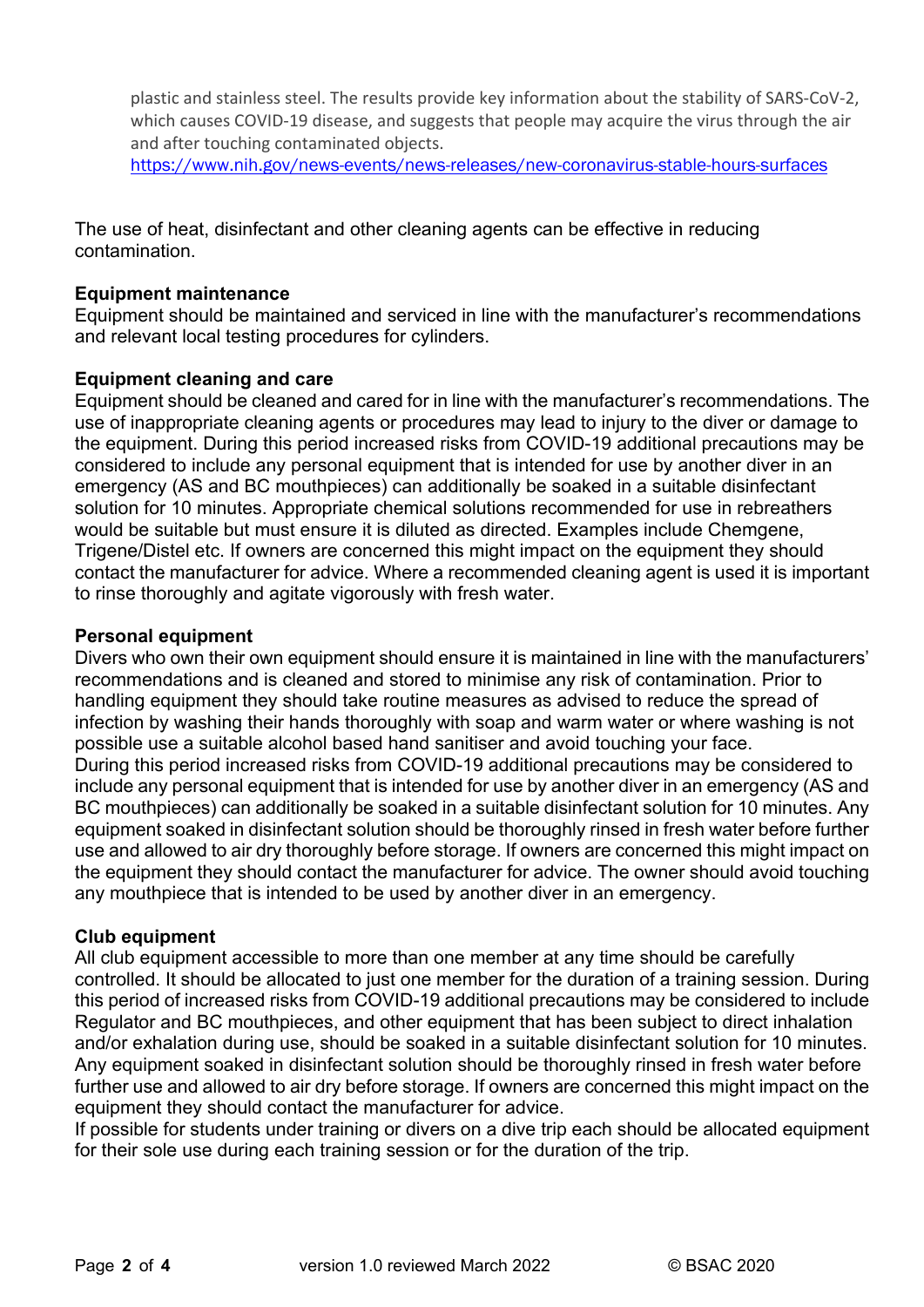#### **Hire equipment**

Dive centres hiring equipment for use should be able to demonstrate to divers hiring the equipment how it is maintained, cleaned and disinfected as necessary between users. There should be a clear protocol for rinsing, cleaning and storing the equipment following use. It is possible that some centres hiring equipment may allocate a set of equipment to individuals for their sole use for the duration of their trip to avoid cross contamination between divers.

#### **Breathing gases**

The process of compressing gases generates heat during the compression process that should kill any virus inadvertently to enter the air intakes. Helium and oxygen supplies for producing gas mixes should be from a reputable source for breathing gases.

Consequently, the gas in your diving cylinder should remain safe to breathe. The greatest potential for transmission of the virus is through surface contact around the top of the cylinder and pillar valve. Compressor operators, people transporting cylinders and those assembling scuba sets should avoid touching or otherwise contaminating the outlet of the cylinder or the first stage of the regulator that connects to it.

#### **Regulators**

It is essential that manufacturers guidelines are followed when considering any means of disinfecting regulators. Any chemical that could interact with the moving parts, valves and perishable components within the regulator could interfere with the working and/or performance. If owners are concerned this might impact on the equipment they should contact the manufacturer for advice.

#### **Rebreathers**

Rebreathers form a loop as an extension of your breathing system allowing your own exhaled gas to be scrubbed of CO2, depleted oxygen to be replaced and a replenished breathing gas provided back to the diver. Providing the rebreather is not shared with another diver then normal disinfecting processes, as detailed by the manufacturer and the training programme for the unit should keep the rebreather safe to use.

The sharing of a rebreather, for example in Try Dives, should be avoided and the breathing loop should be disinfected, rinsed thoroughly and fully air dried (72 hours in a warm dry environment) between users to ensure that the risk of transmission of any virus is prevented. (**see also Training Guidance**)

Cleaning agents – rebreather manufacturers will advise on the types of disinfectant agents that would be appropriate to sanitise the breathing loop. Some may also advise on the types of agent that MUST NOT be used as they could be detrimental to the equipment). Appropriate chemical solutions recommended for use in rebreathers include Chemgene HLD4D, Trigene/Distel etc diluted as directed.

#### **BCs**

Mouthpieces can be sterilised in a similar manner and using similar agents to rebreathers.

To be used in conjunction with other guidance including:

- Medical quidance
- Status
- Equipment guidance
- Shore diving
- CPR and rescue procedures